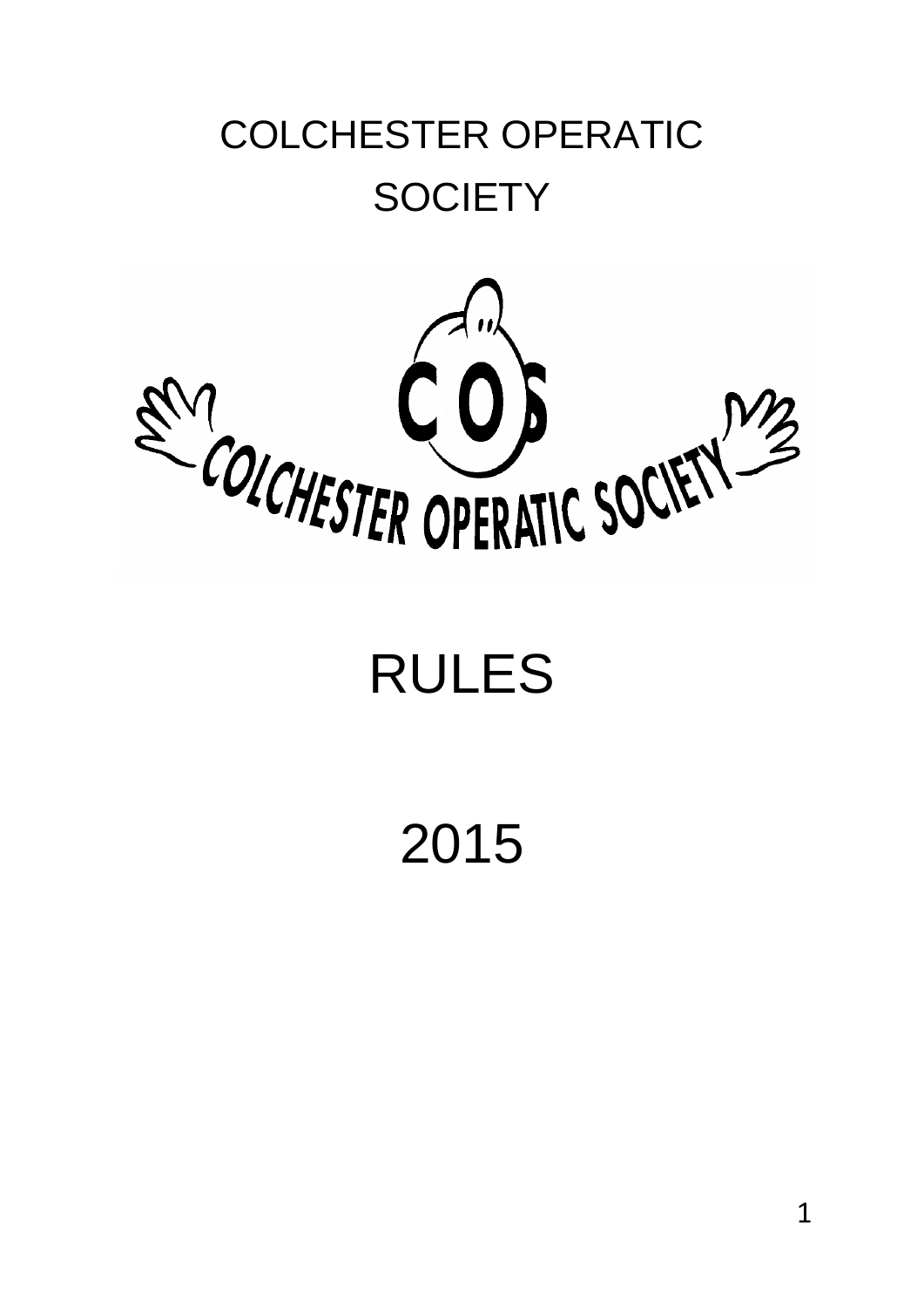# **COLCHESTER OPERATIC SOCIETY**

# **RULES**

Published November 2015

# **CONTENTS:-**

**Colchester Operatic Society (COS)** Pages 3 to 16



**Colchester Operatic Society 2<sup>nd</sup> Edition** (CO2) Pages 17 to 21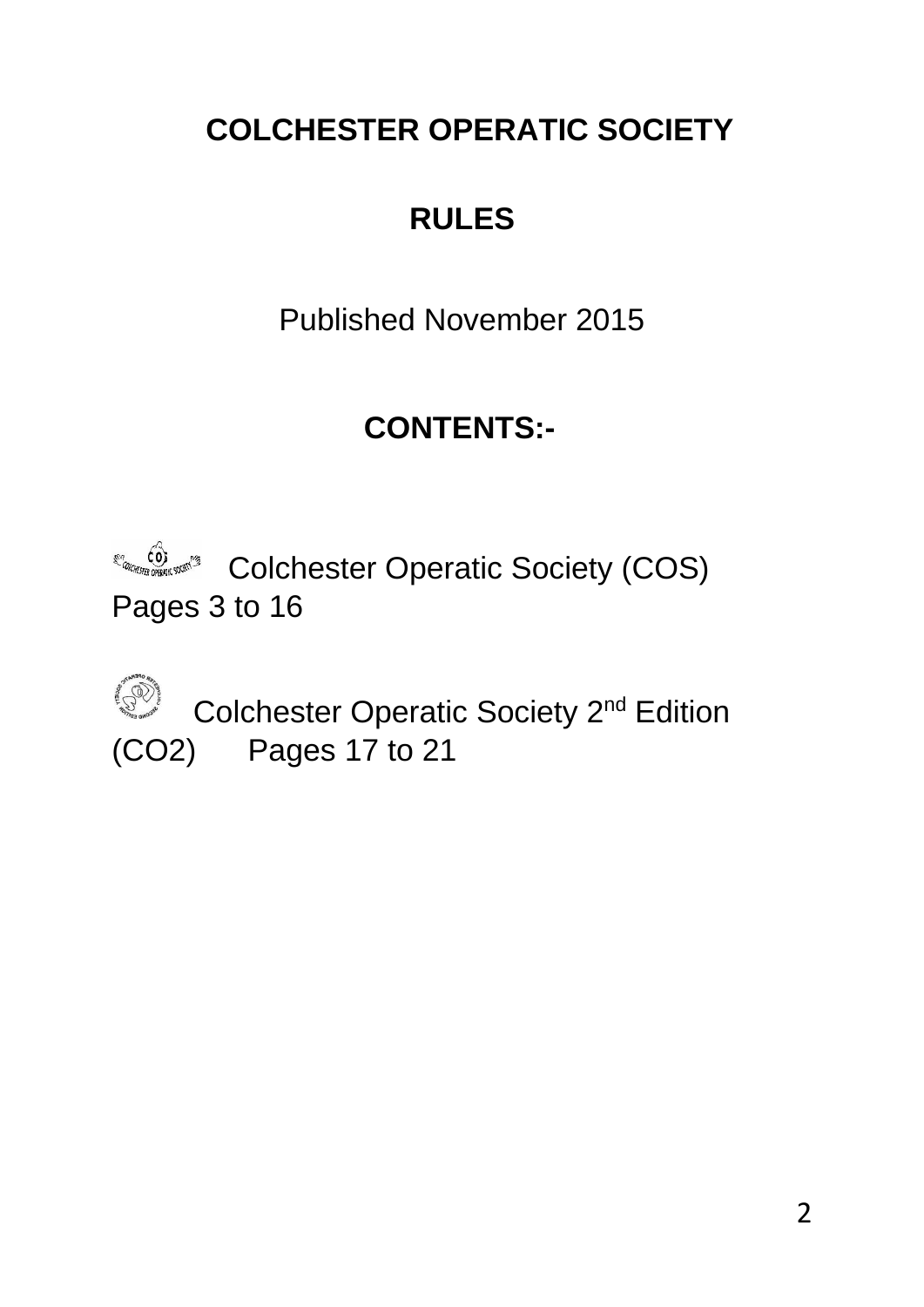# **Colchester Operatic Society Rules**

# **Title**

**1.** The Society shall be called "Colchester Operatic Society"

# **Objects**

**2.**a) To advance the education of the public in the dramatic and operatic arts and to further the development of public appreciation and taste in the said arts;

**2**.b) To assist and further such charitable institutions and charitable purposes as the Executive Committee may from time to time determine.

# **Powers**

**3.** In furtherance of the objects, but not otherwise, the Society through its Executive Committee shall have the following powers:-

(a) To promote plays, dramas, comedies, musicals, operas, operettas, concerts and other dramatic and operatic works.

(b) To purchase, acquire and obtain interests in the copyright of or the right to perform or show any such works.

(c) To purchase or otherwise acquire plant machinery, furniture, fixings, scenery and all other necessary effects.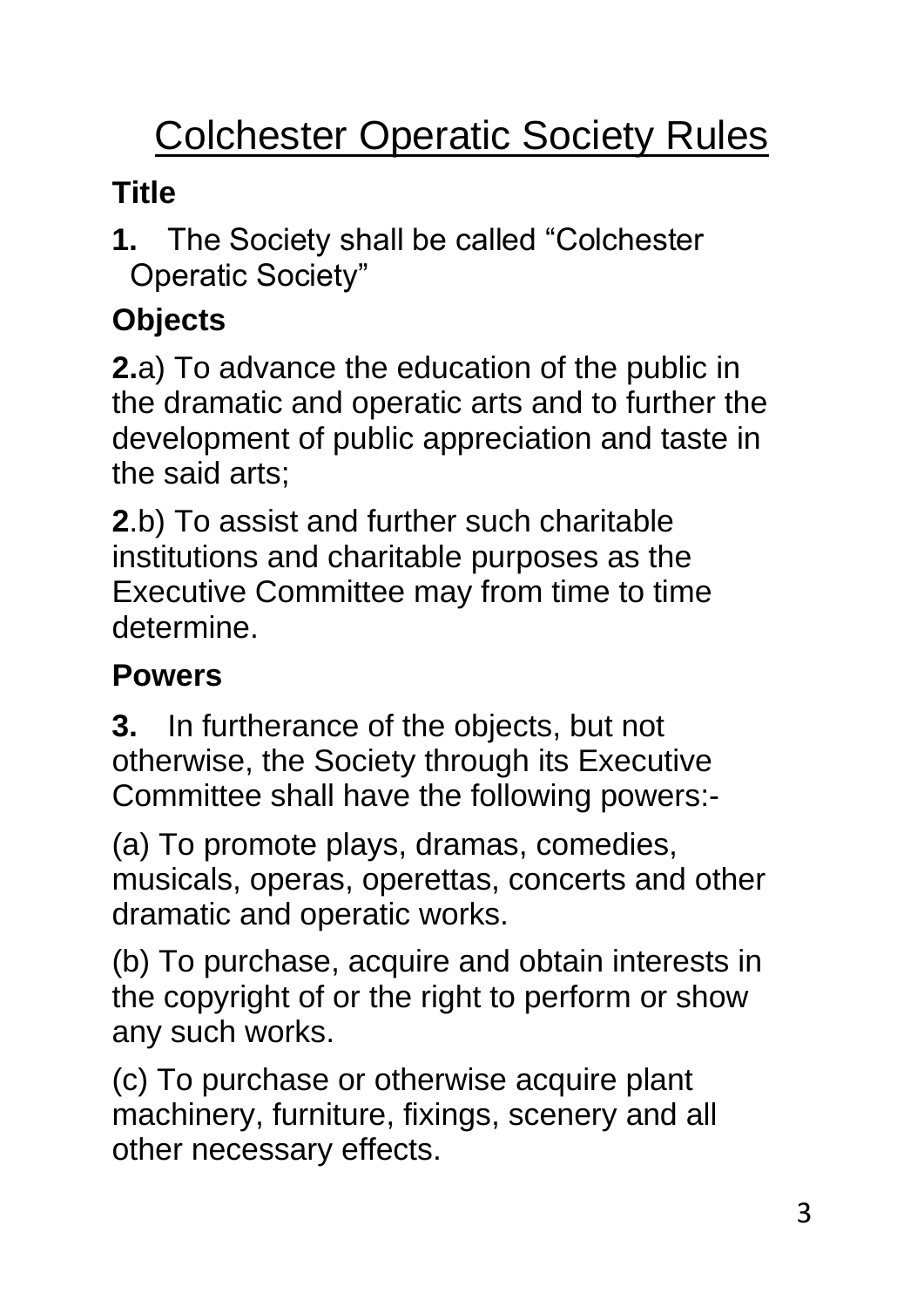(d) To raise funds and invite and receive contributions from any person or persons whatsoever by way of subscription, donation and otherwise.

(e) To appoint a suitable Youth Liaison Officer thus ensuring that in accordance with current legislation and guidelines,

matrons/chaperones are provided as necessary for all Society business following the "Good Practice" laid down in said guidelines.

(f) To do all such other things as shall further the objects of the Society.

# **Constitution**

**4**. The Society shall consist of Junior Members (11 to 23 yrs.), Members (16 yrs. and upwards), a President and may also include as Life Members such other persons as shall have rendered special services to the Society. All, except Junior Members, shall be entitled to vote and to be nominated for election to serve on the Executive Committee.

# **Management**

**5**. The Society shall be managed by an Executive Committee consisting of the following, namely:- Chairman, Business Manager, Treasurer and Secretary (Officers), together with no less than eight other members.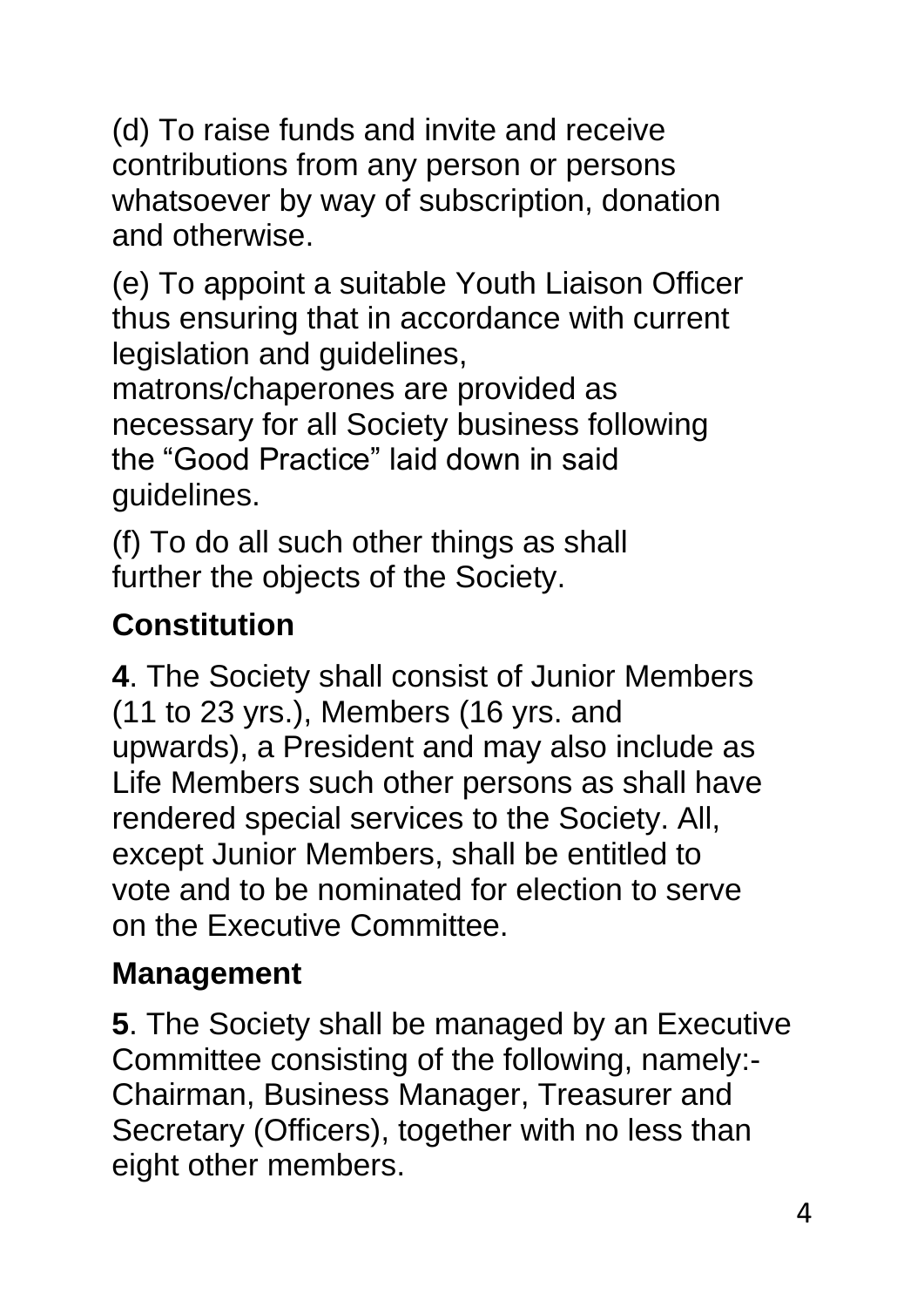A Management Committee, in accordance with Supplemental Rules hereto attached, shall manage a Junior Section, called CO2.

#### **Executive Committee's Powers**

**6**. The Executive Committee shall have the power to decide any question arising from, or not covered by, these Rules (except matters specifically stated therein as requiring to be dealt with by the Society in a General Meeting), and shall make, maintain and publish all necessary orders, regulations and bye-laws in connection therewith.

### **Executive Committee Meetings**

**7**. The first meeting of the Executive Committee shall be called by the Secretary and shall be held within 21 days after the Annual General Meeting. All subsequent Meetings of the Executive Committee shall be called by the Secretary in accordance with any resolution to that effect passed by the Executive Committee, and failing any such resolution at the discretion of the Chairman and Secretary. Seven shall form a quorum.

# **Executive Committee Responsibilities**

**8**. At its first meeting after election, the Executive Committee shall:-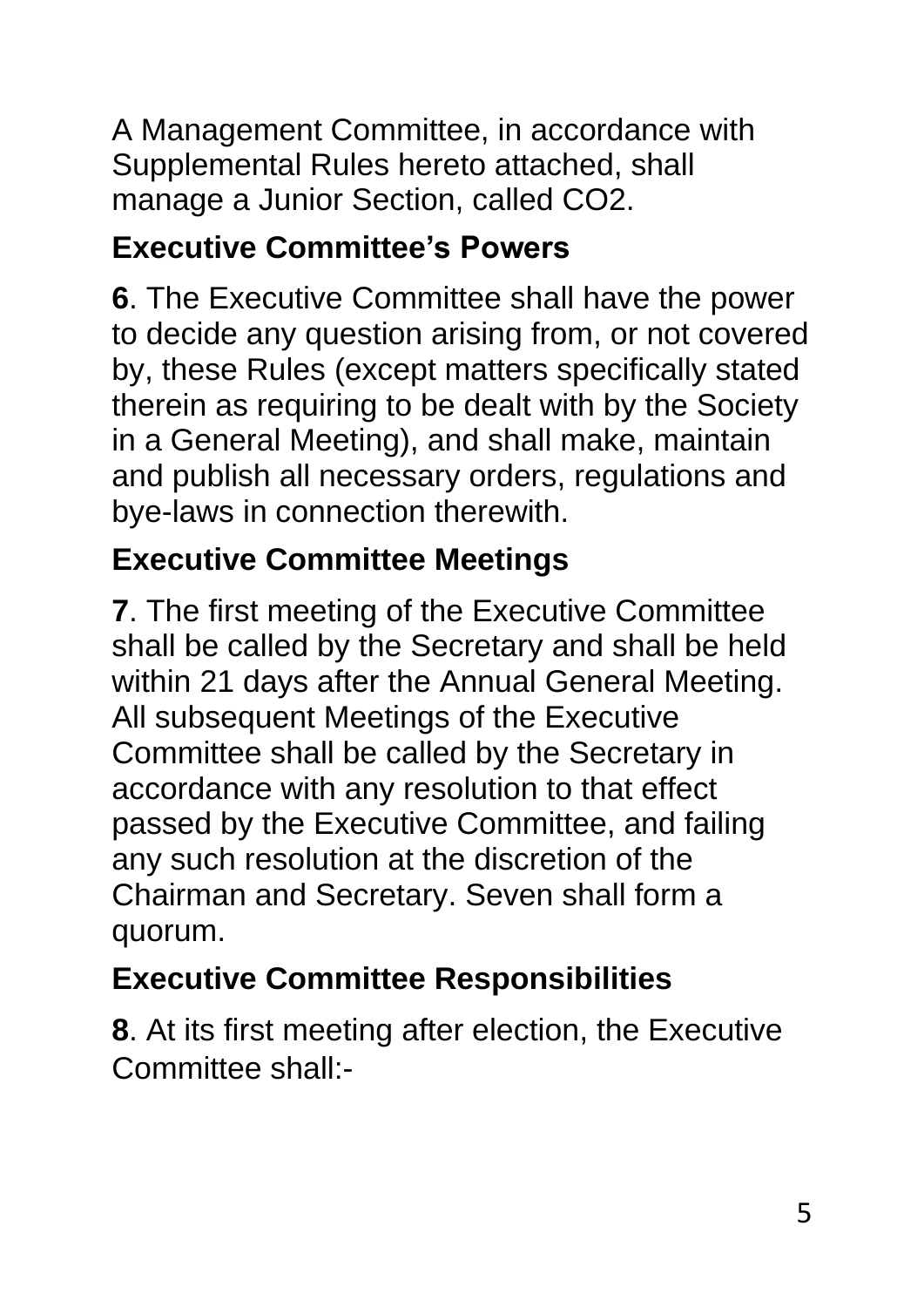(a) Elect a Vice Chairman for the year and, if felt necessary, an Assistant Secretary for a like period.

(b) Appoint a Chairman for CO2.

(c) Determine those Society functions (other than those covered by the Officers) which require individual oversight, and appoint Committee members to undertake the resulting responsibilities. e.g. Stage Direction, Membership, Publicity, etc. All such responsibilities, together with those of the Officers, shall be clearly defined and published as Executive Committee orders.

#### **Appointment of Sub-Committees**

**9**. The Executive Committee shall have power to appoint Sub-Committees under such conditions as the Executive Committee shall decide. The terms of reference, including aims, responsibilities, powers, reporting style and membership of such Sub-Committees shall be agreed by the Executive Committee and minuted. For any Sub-Committee required to continue in being from year to year, those same terms of reference etc. shall be published as an Executive Committee order.

#### **Retirement of Executive Committee**

**10**. The Executive Committee and the Auditors shall retire annually but each individual shall be eligible for re-election. Nominees for election as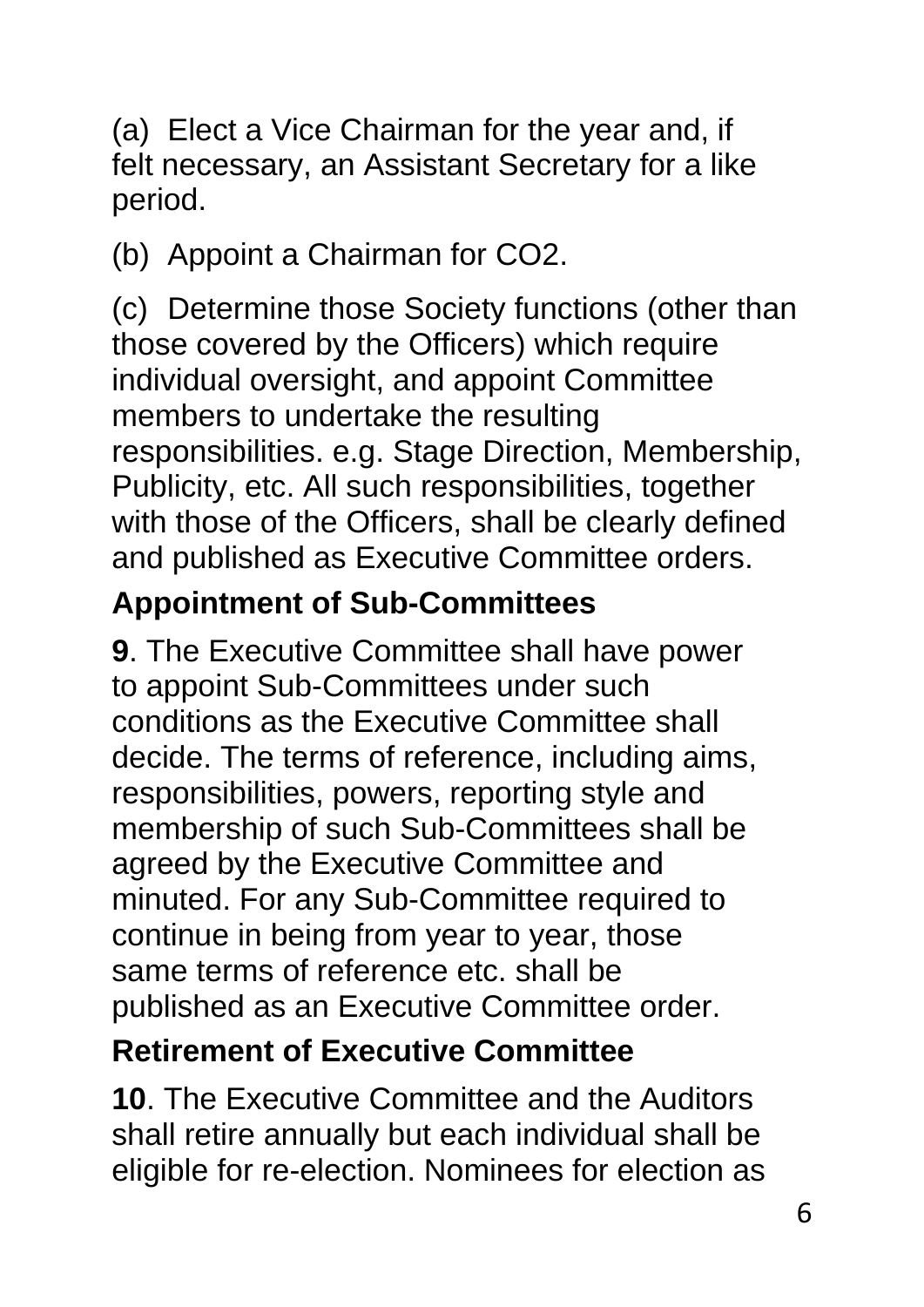Officers of the Society must have (a) served as elected (not co-opted) Executive Committee for not less than five years or (b) been past Officers of the Society or (c) been recommended by the Executive Committee. The names of the candidates for those positions (other than existing Executive Members who have served for the whole of the past Society year) shall (supported by six Members signatures for each candidate) be sent to the Secretary in writing 21 days at least before the Annual General Meeting, and if more names are proposed than the number required to fill the vacancies and sufficient names are not withdrawn at or before such Meeting, the election shall be by ballot. If all the beforementioned positions shall not be filled at such Meeting or any casual vacancy shall thereafter be filled at the complete discretion of the Executive Committee. The Executive Committee shall continue to hold office until the conclusion of the Annual General Meeting at which its successors are elected.

#### **Finance**

**11**. The funds of the Society shall be applied solely to the stated objects of the Society.

**12**. The Society shall be conducted as a nonprofit making concern and it shall be the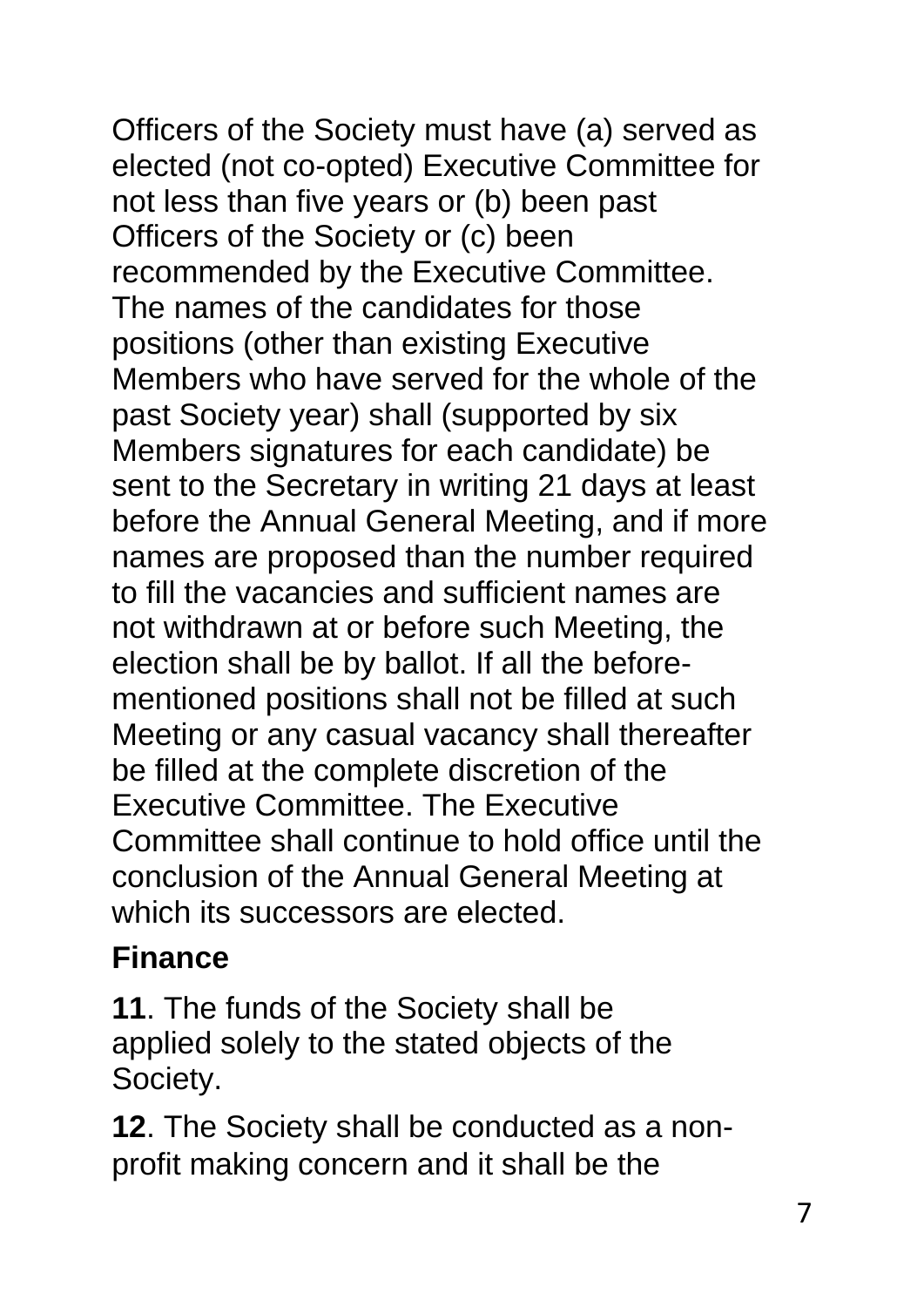general rule that no Officer or Member of the Society either directly or indirectly shall benefit financially by virtue of membership. Subject to the following proviso no Officer or Member of the Society shall receive payment directly or indirectly for service to the Society or for other than legitimate expenses incurred in its work.

However, the Executive Committee may, at its discretion, pay an honorarium to an individual Officer or Member of the Society in respect of a function performed by that person for the Society at the specific request of the Executive Committee. Where the Committee decides to pay an honorarium the level shall be separately determined in each case and shall not in any case be paid unless agreed by at least two thirds of the members of the Executive Committee.

#### **Financial Year**

**13**. The financial year of the Society shall commence on 1st April and an annual profit and loss account and balance sheet shall be prepared within two calendar months after 31<sup>st</sup> March of each year.

#### **Recovery of Money Due to The Society**

**14**. All monies due and owing to the Society including the Subscription of Members shall be recoverable at law in the name of the Secretary.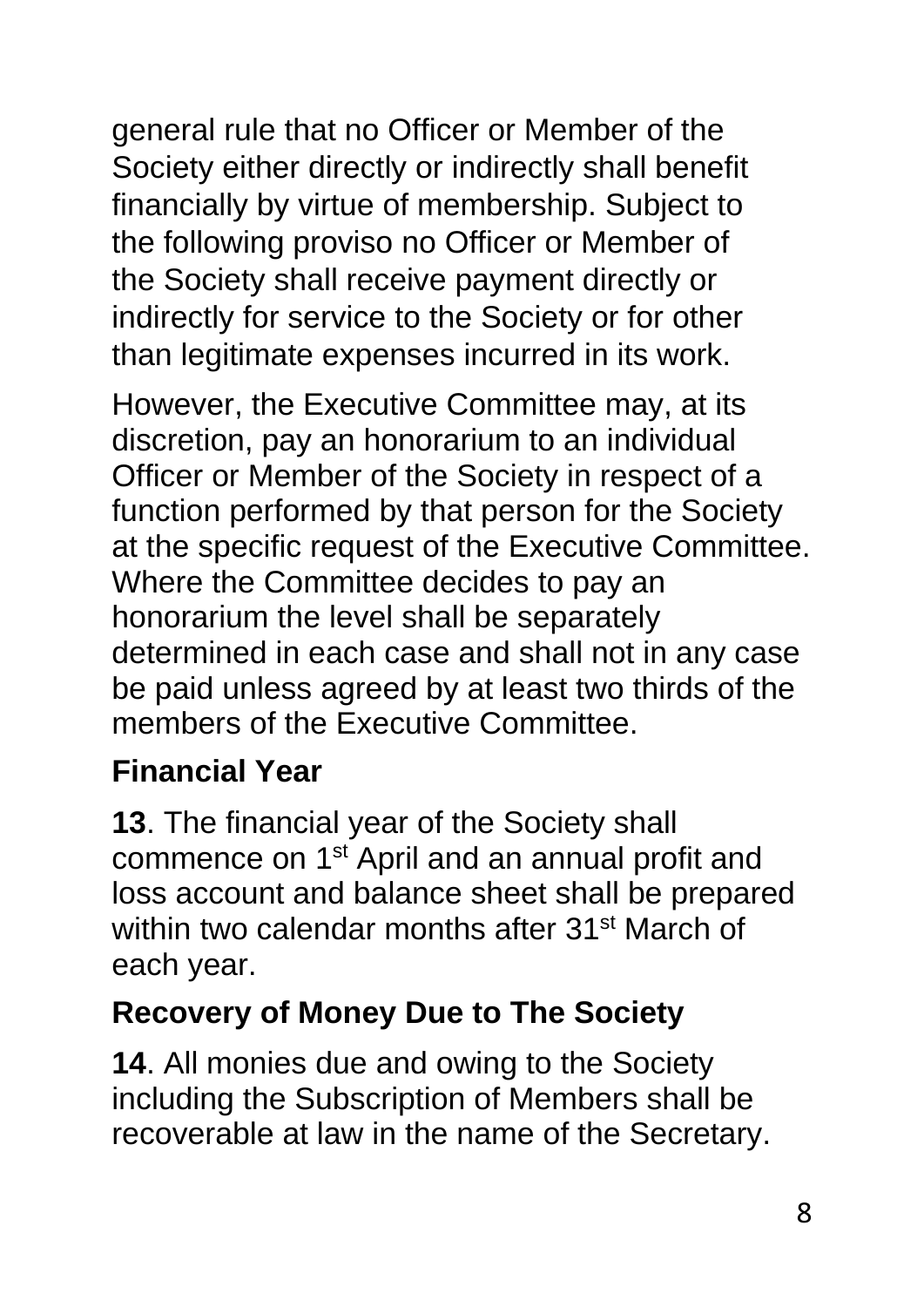# **President**

**15**. The President shall be appointed by invitation of the Executive Committee.

#### **Life Members**

**16**. Life Members may be appointed by the Executive Committee in recognition of their outstanding service to the Society over a long period of years and shall be notified to the Society at the Annual General Meeting.

# **Application for Membership**

**17**. Application for Membership shall be made in writing, signed by the Applicant and sent to the Membership Secretary who shall submit the same to the Executive Committee for its decision. The Membership Secretary shall ensure that written notice of the decision is sent to the applicant.

#### **Expulsion of Members**

**18**. The Executive Committee may, by a two thirds majority of its members, vote to remove from the list of Members the name of any Member

(a) who has persistently neglected the work undertaken by the Society, or (b) whose conduct it considers likely to endanger the welfare of the Society.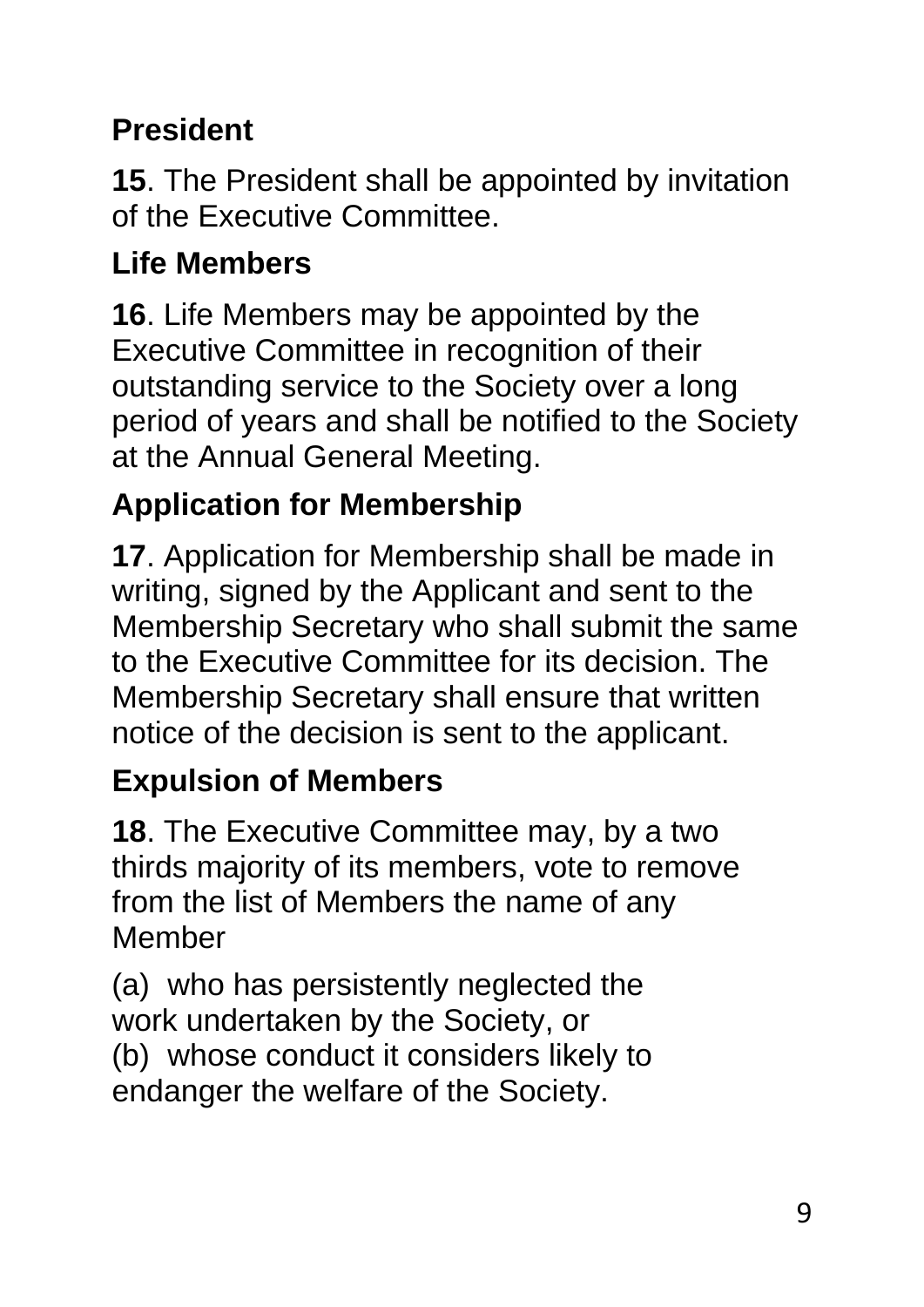# **Subscriptions**

**19**. The annual subscription to the Society shall be determined from year to year by the Annual General Meeting.

**20**. First annual subscriptions shall become due and be paid to the Membership Secretary on receipt of notice of acceptance from the Membership Secretary. Members elected for the first time shall pay a full subscription.

**21**. Subsequent annual subscriptions shall become due on 1<sup>st</sup> April in each year and shall be paid no later than 30<sup>th</sup> April in the same year.

# **Non-Payment of Subscriptions**

**22**. Any Member whose annual subscription is not paid by 30th June in the year it becomes due shall be liable to be deleted from the membership list of the Society by ordinary resolution of the Executive Committee. No Member whose current subscription remains unpaid shall be eligible to partake of the benefits of the Society, in particular to take part in any committee, general meeting, audition or production. When an EGM or an AGM fall between 1<sup>st</sup> April and 30<sup>th</sup> June attendance at these meetings will only be permitted upon receipt of membership fee due as technically membership will have lapsed within these dates.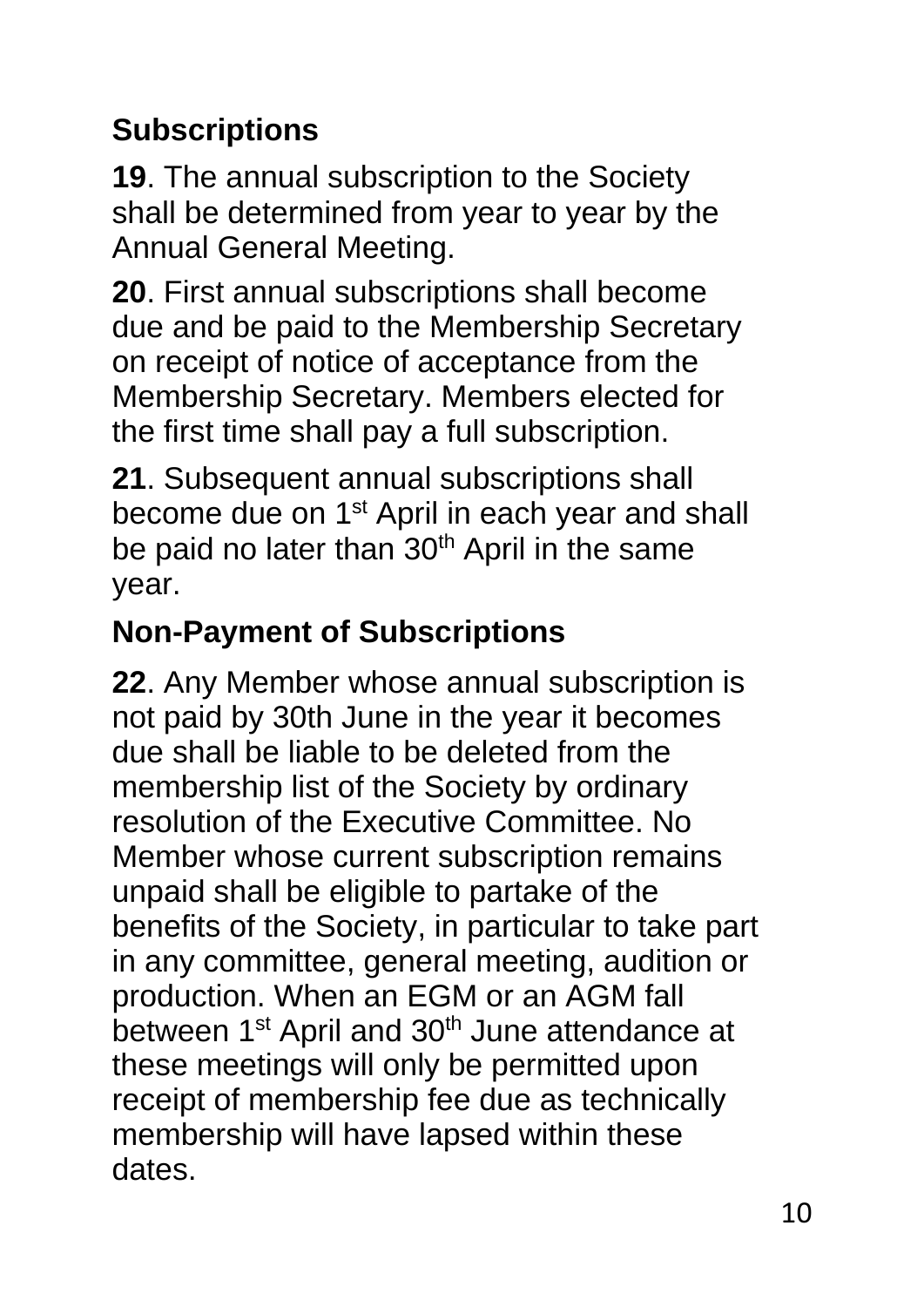### **Application for Membership (Lapsed Past Members)**

**23**. An individual who has been a Member of the Society, but whose membership has lapsed, and wishes to re-join must apply for membership.

# **Annual General Meeting**

**24**. The Annual General Meeting of the Society shall be held in the month of June. The business to be transacted shall be:

(a) To receive the report of the Executive Committee and the duly audited accounts for the past year.

(b) To receive the report on CO2 activities for the past year.

(c) To elect Officers, Executive Committee Members and Auditors for the ensuing year.

(d) To fix subscriptions and fees for the following year.

(e) Other business notified to Members in advance of the meeting as an agenda item. Such items may be introduced by the Executive Committee or on receipt by the Secretary of a request signed by 6 Members entitled to vote. Such requests must be in the hands of the Secretary 21 days before the date of the meeting.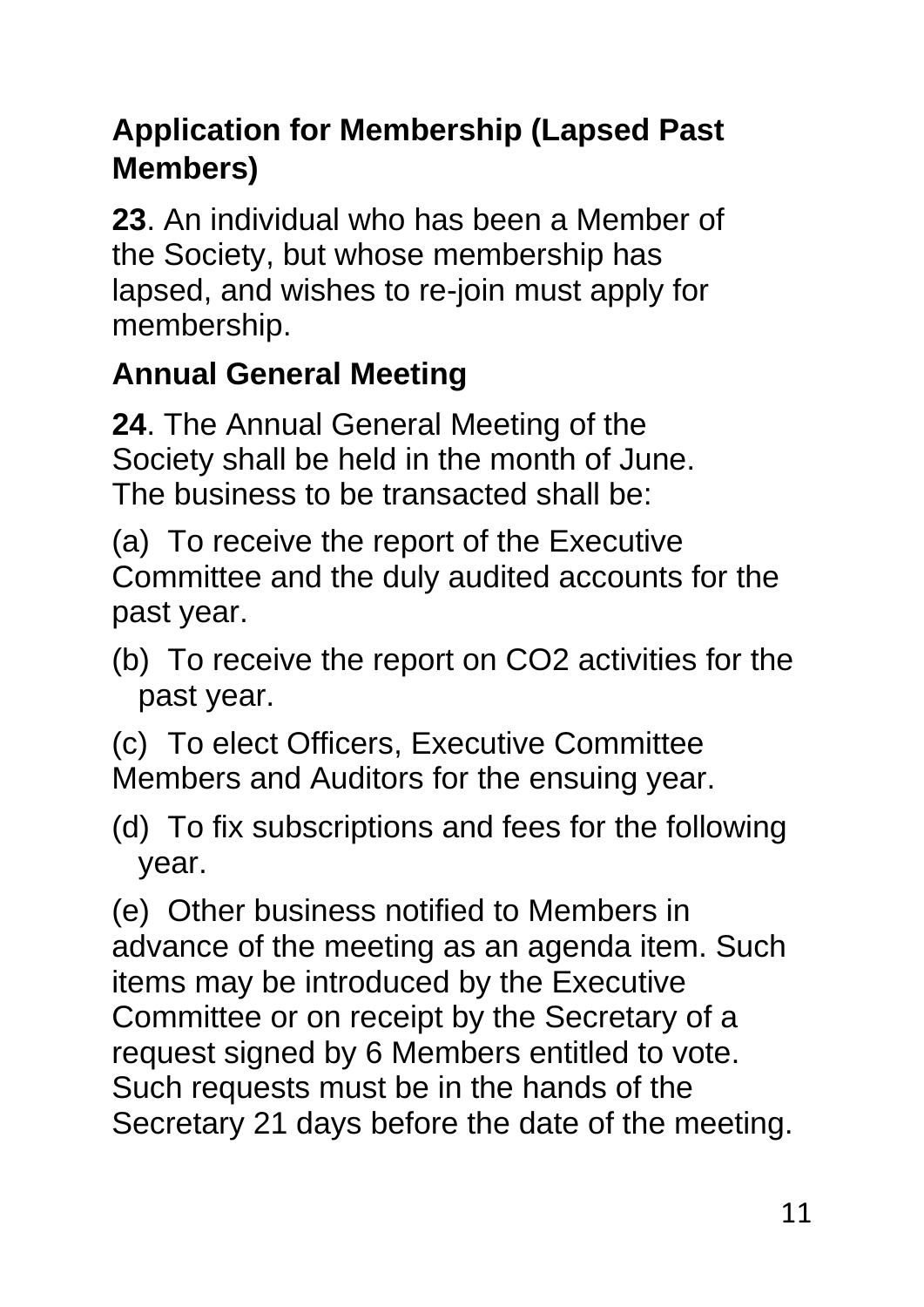**25**. Following the close of the AGM, a period shall be allowed for an Open Forum, during which any Member present may raise any subject pertaining to the Society, and discussion may follow. No voting shall be allowed, and no decisions may be taken, but a note shall be taken of issues raised, and included on the Agenda of an Executive Committee meeting within two months for consideration and subsequent resolution.

### **Extraordinary General Meeting**

**26**. An EGM of the Society may be called at any time at the discretion of the Executive Committee and shall be called within 21 days after the receipt by the Secretary of a requisition in writing to that effect, stating the business of the meeting and signed by at least 20% of the Membership. Every notice calling such meeting shall specify the business for which the meeting is to be convened and no other business shall be transacted at such meeting.

# **Quorum at General Meeting**

**27**. No business other than the formal adjournment of the Meeting shall be transacted at any General Meeting unless a quorum be present and such quorum shall consist of not less than 30 present and entitled to vote.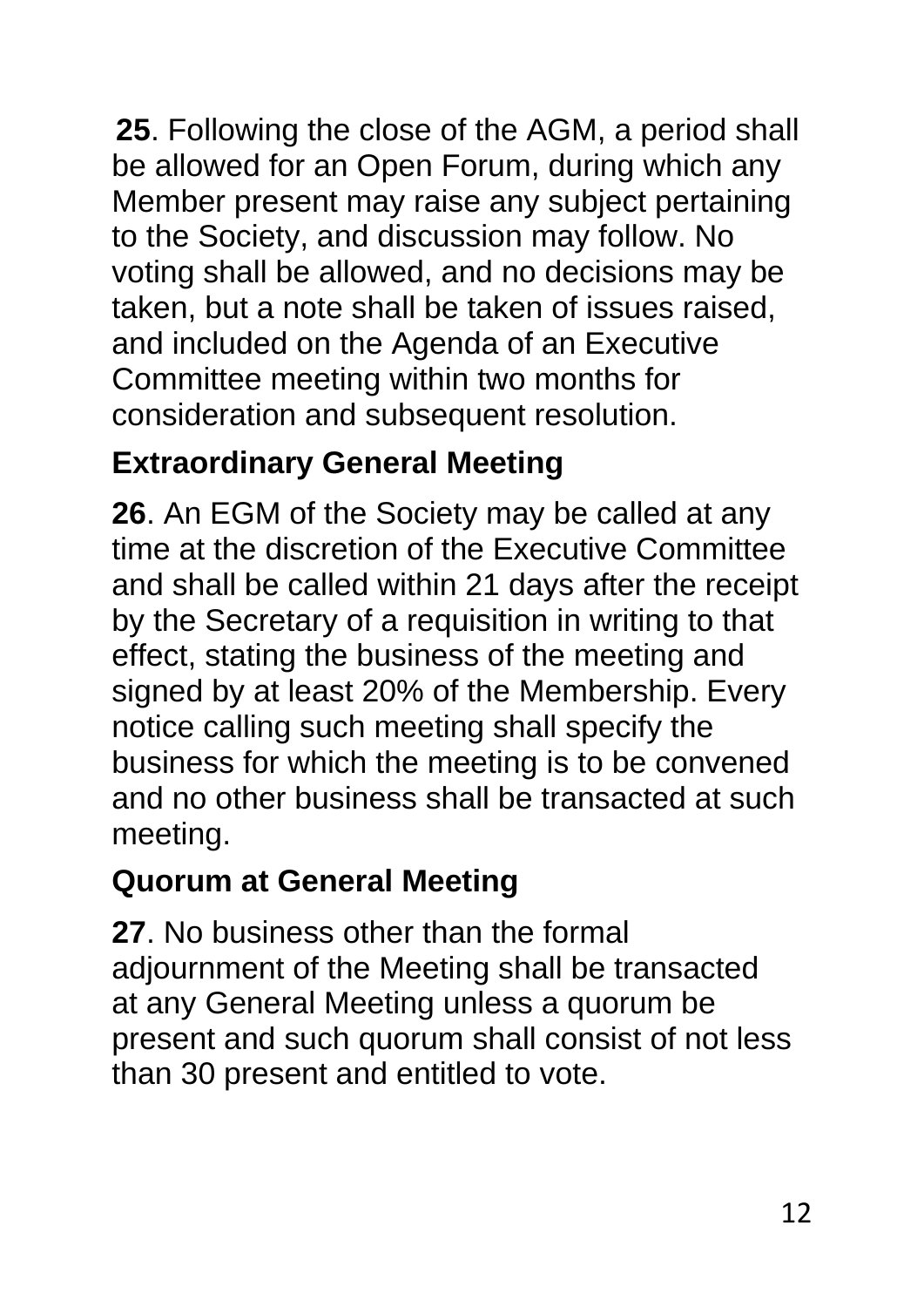#### **Resolution at General Meeting**

**28**. Unless otherwise provided by these Rules all resolutions brought forward at a General Meeting shall be decided by a bare majority of votes properly recorded at such Meeting and in the case of an equality of votes the Chairman shall have a casting vote.

#### **Notice of General Meeting**

**29**. A printed notice of every General Meeting, accompanied in the case of the Annual General Meeting by the duly audited Statement of Accounts for the past year, particulars of nominations for the Executive Committee and Auditors and any other business arising from Rules 23 and 33 to be transacted, shall be sent to each member at least 14 days prior to the day fixed for such Meeting.

# **Selection of Cast**

**30**. The cast for any production shall be selected by the Executive Committee or by a Cast Selection Committee appointed by the Executive Committee and comprising Production Director, Musical Director and such other members as may be considered appropriate. The membership shall be given the opportunity to appoint one of their number to observe, but not to take part in, the conduct and actions of the Cast Selection Committee.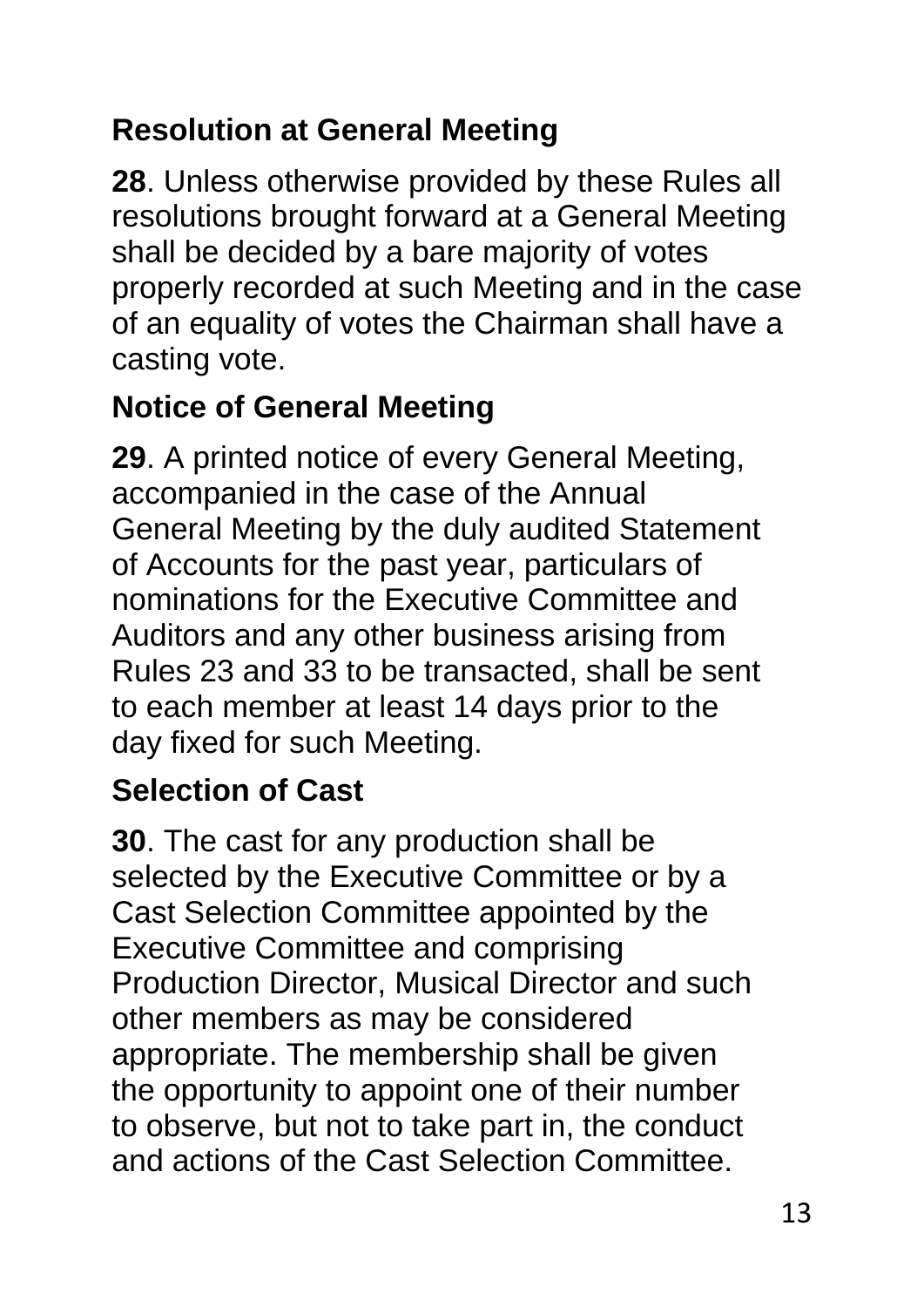The Executive Committee shall have power to make a cast selection from outside the Society, paying for such services if necessary. Each cast member will be subject to a probationary period after selection and may be replaced if, in the opinion of the Executive Committee, he or she does not measure up to their allotted role.

#### **Obligations of Cast**

**31**. Cast Members shall, to the best of their ability, play the Parts assigned to them whether principal or chorus and obey the directions given at all rehearsals and performances. No Member shall be eligible to take part in any performance if in the opinion of the Executive Committee the Member is not proficient or has not attended sufficient of the rehearsals for which the member has been called. Failure to attend three rehearsals without providing an explanation deemed satisfactory by the Executive Committee shall necessitate the forfeit of the assigned part by the offending Member. All members of the company shall exhibit polite consideration to all involved with the production affording all participants, both severally and equally, due courtesy and respect at all times.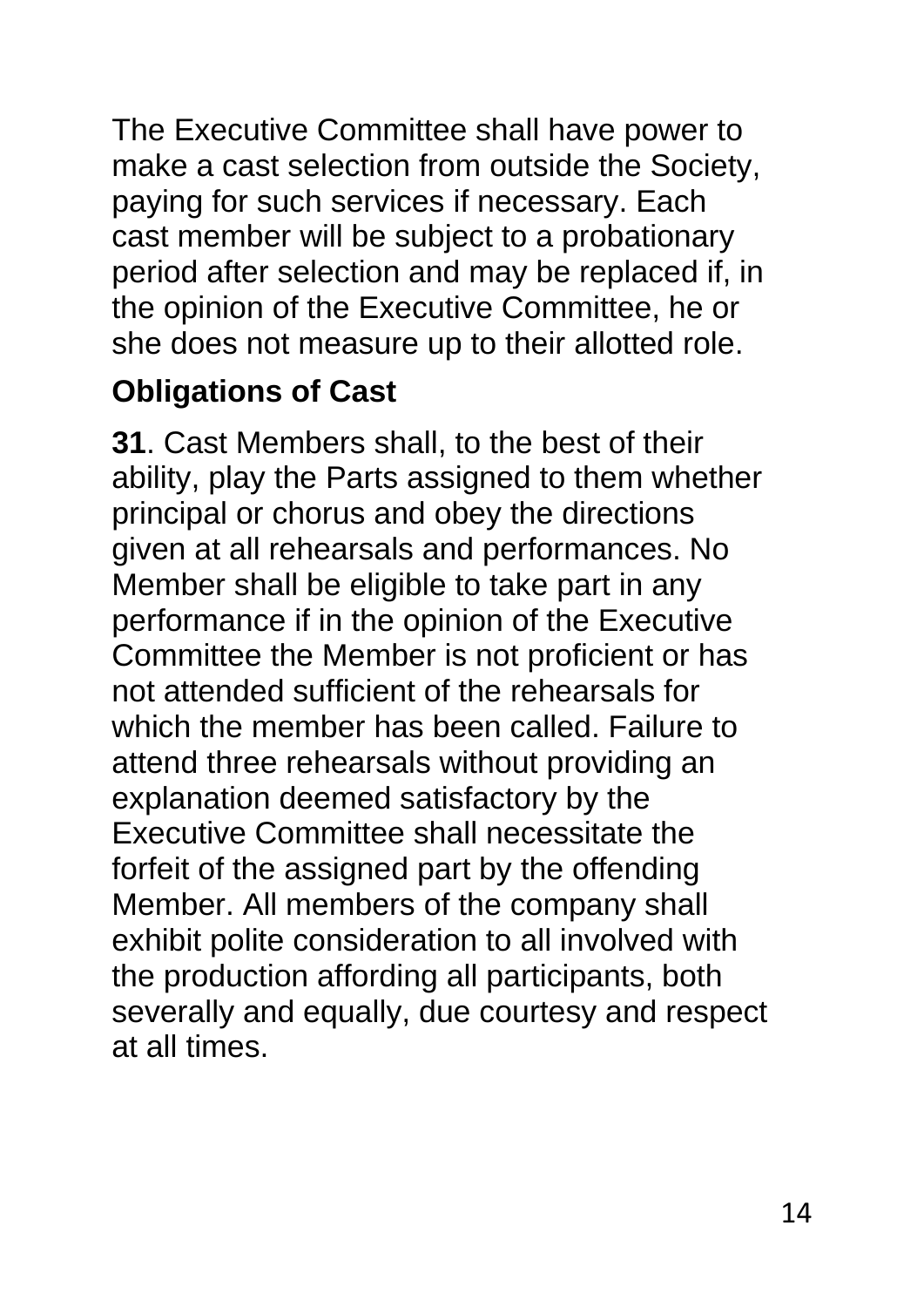### **Register of Attendance**

**32**. The Secretary shall be responsible for ensuring that a record of attendance is kept at committee meetings and rehearsals. Individuals including members and paid production staff may only be admitted to rehearsals with the permission of the Executive Committee.

#### **Dissolution of Society**

**33**. The Society shall only be dissolved by resolution passed by a majority of at least five sixths of the Members present and voting at a Special General Meeting called for the purpose of considering such dissolution. In the event of dissolution any balance of cash remaining in hand after the realisation of assets and payments of debts shall not be distributed among the Members of the Society but shall be applied for such charitable purposes similar to those of the Society or be paid, distributed or transferred to such charitable institutions or institution as the Executive Committee with the consent of the Meeting shall determine.

#### **Alteration to Rules**

**34**. Alteration of these Rules may be made only at a General Meeting and must be introduced by the Executive Committee, or upon receipt by the Secretary of a written notice of the proposed alteration, or of one substantially to the like effect,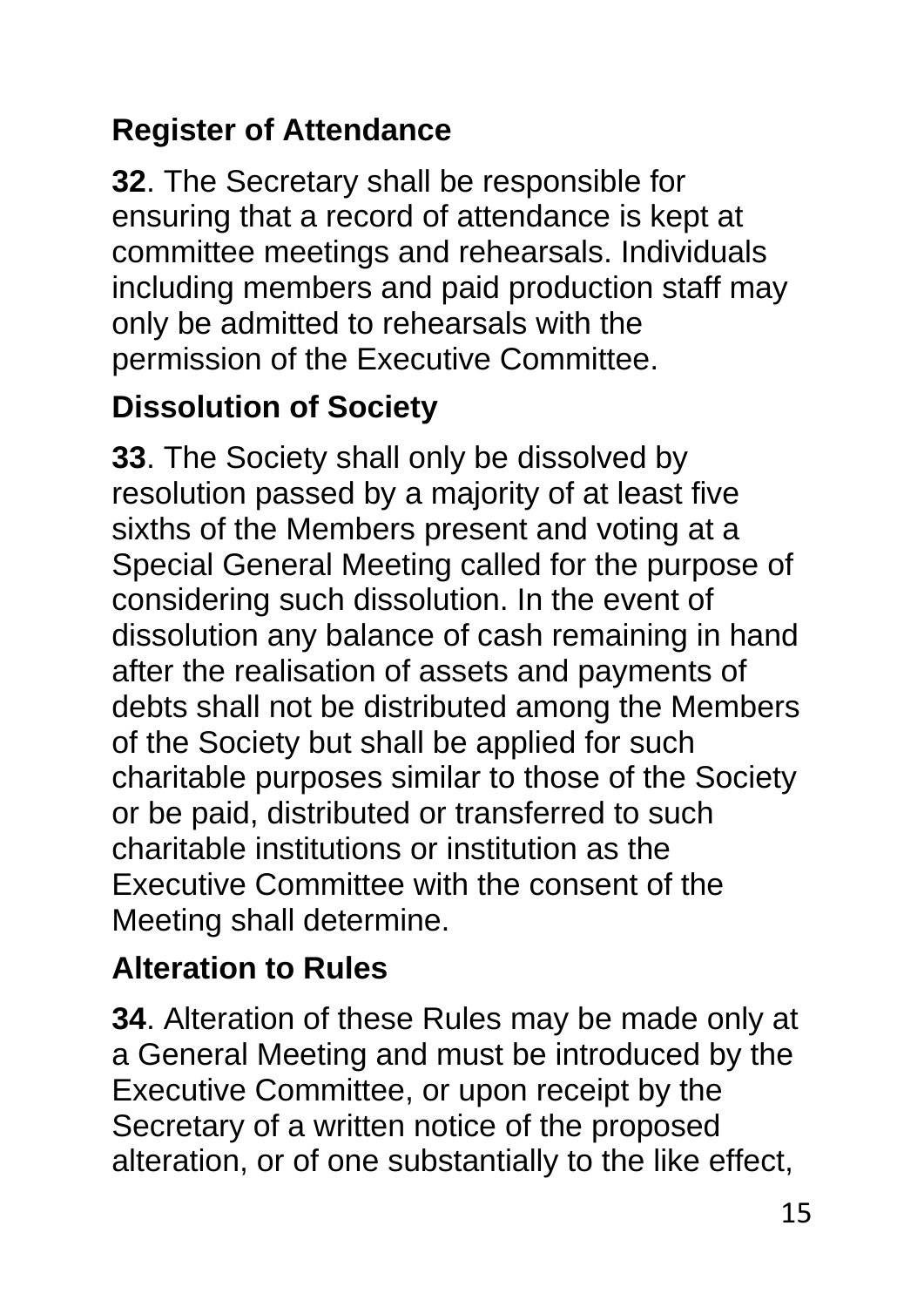signed by 10 members entitled to vote. Such

written notice shall have been given to the Secretary 21 days prior to such Meeting. The Secretary shall give 14 days notice thereof to the Members and the resolution embodying such proposed alteration shall be carried by a majority of at least two thirds of the votes recorded at the Meeting. Upon acceptance of any alteration to the Society rules at a General Meeting said rule will be in force following a period of 28 days.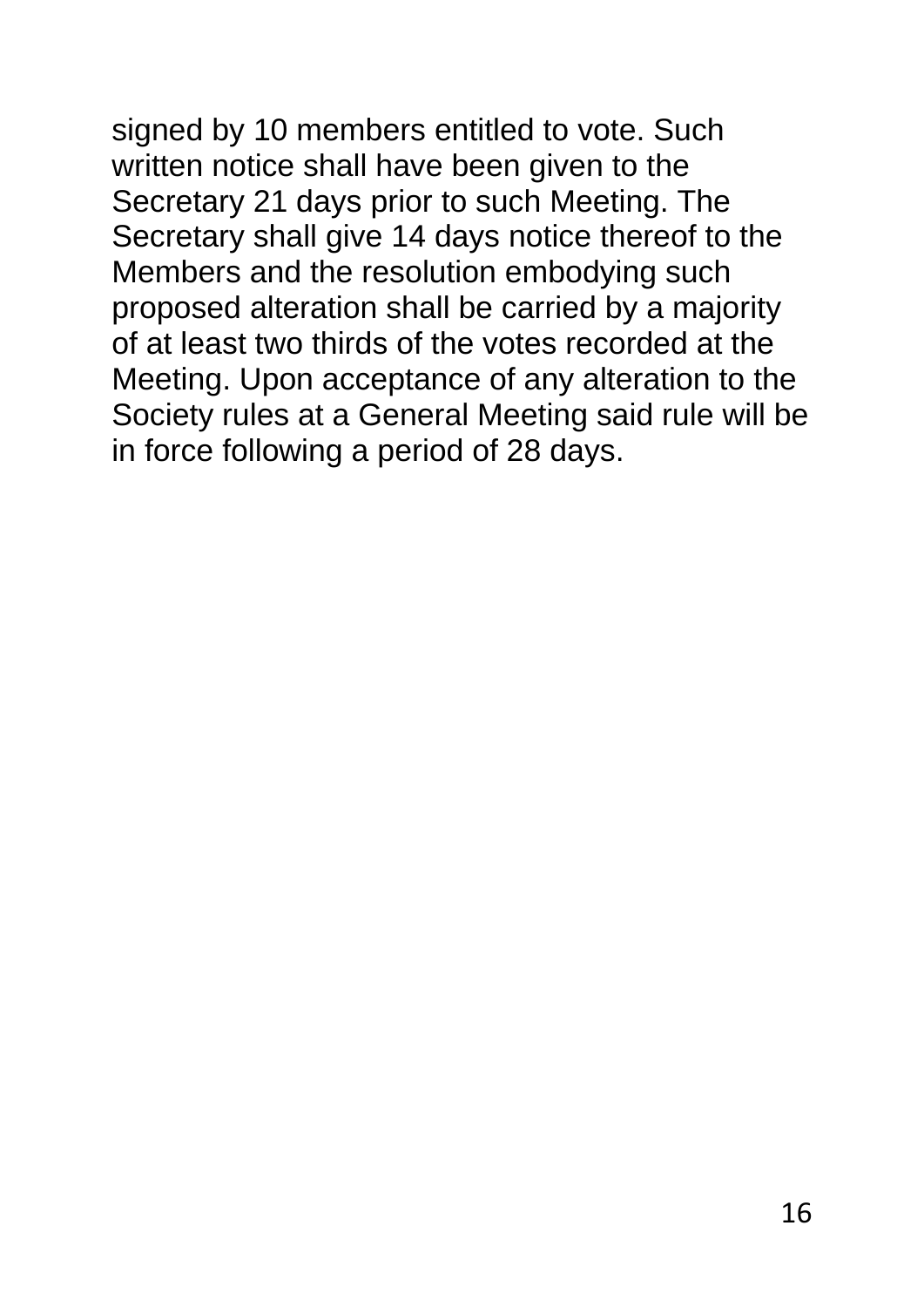# Colchester Operatic Society Junior **Section Supplementary Rules**

# **Title**

**1**. The section shall be called 'Colchester Operatic Society 2nd Edition' Abbreviated 'CO2'.

# **Aims and Objectives**

**2**. To support and uphold the Aims and Objectives of Colchester Operatic Society (C.O.S.) with emphasis on the promotion of interest in all aspects of the theatre for young people and to act as a feeder for the Society. To ensure that in accordance with current legislation and guidelines matrons/chaperones are provided as necessary for all Society business following the "Good Practice" laid down in said guidelines. To Produce an annual musical show and to perform it in front of the general public in a venue to suit the production.

#### **Management**

**3**. CO2 shall be managed by a Management Committee consisting of an elected member of the Executive Committee as the appointed Chairperson and other members deemed necessary by the Executive Committee. Officers of the Society shall be deemed ex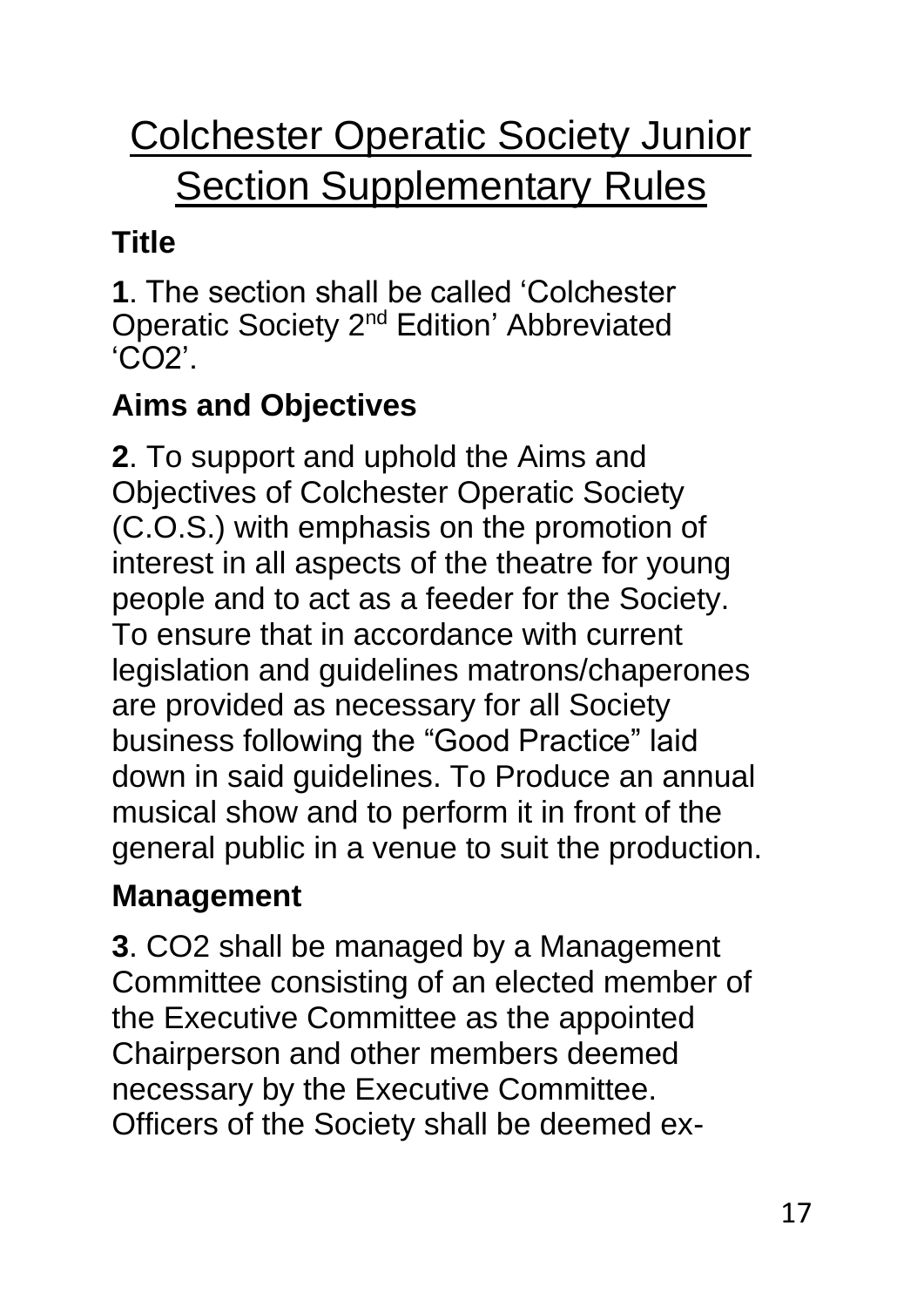officio members of the Management Committee.

#### **Election of Management Committee**

**4**. Following the election of the CO2 Chairperson by the Executive the rest of the Management Committee shall be invited or appointed by the CO2 Chairperson following ratification by the Executive Committee at or before the first meeting of the Management Committee. A Members Representative can be elected annually by the CO2 membership at the first full company call subsequent to the formation of the Management Committee. Each member will be given due notice of the election. Each candidate must be a CO2 member and must be 16 years old or over. Each candidate must be proposed and seconded and supported by a further eight members signatures. All Management Committee members must be approved by the Executive Committee.

# **Meetings**

**5**. Meetings shall be held monthly and shall be called by the Secretary. Five members shall form a quorum.

**6**. All business conducted by the Management Committee shall be reported to the Executive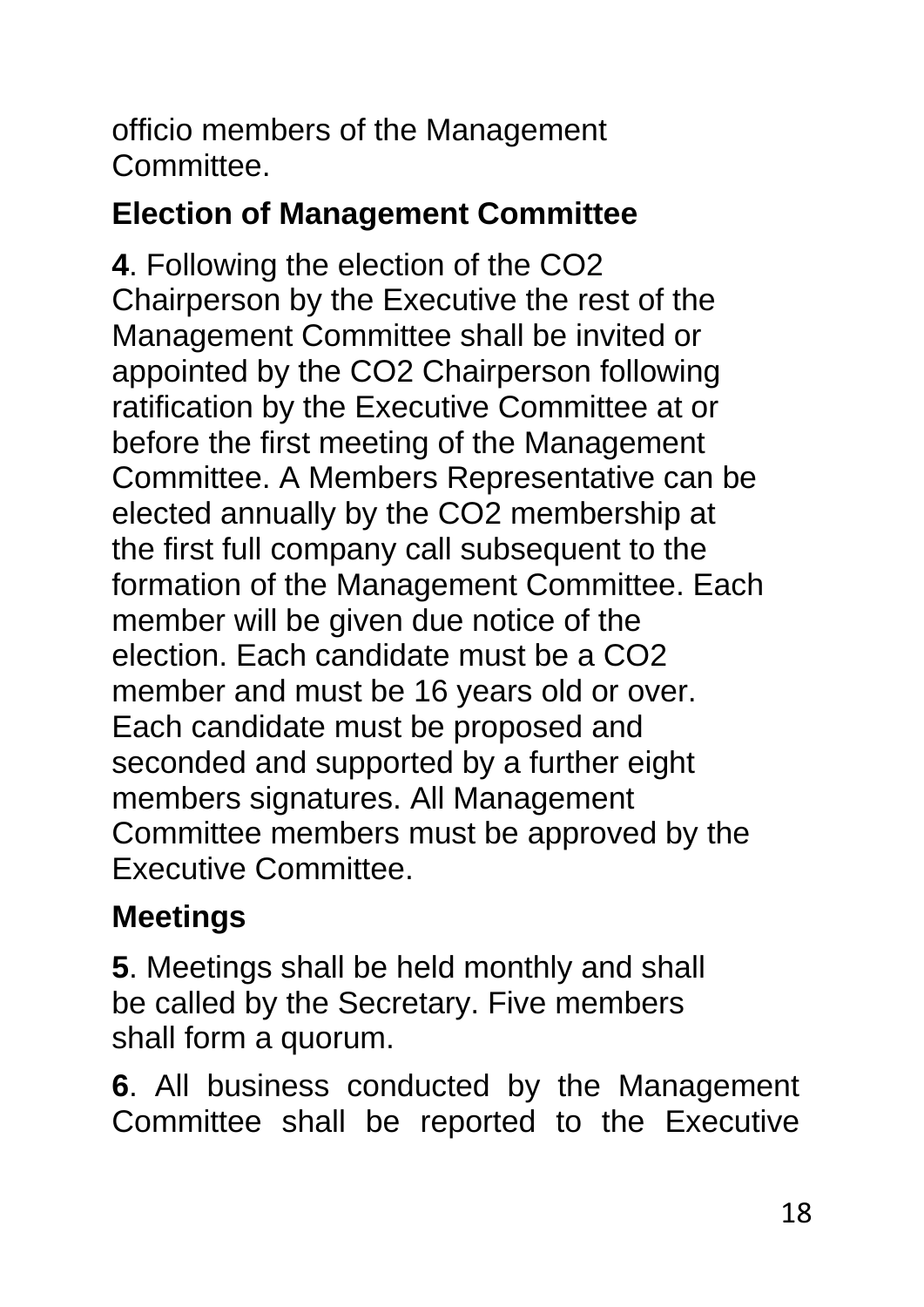Committee via written minutes before the next Executive Committee meeting.

# **Finance**

**7**. All business and funding of CO2 shall be under the direction and subject to the financial rulings of the Executive Committee.

# **Membership**

**8**. The age group will be from 11 to 23 years with flexibility at each end of the age range according to casting requirements and as directed by the Management Committee. Membership, as a Junior Member of C.O.S. shall be attained

(a) by paying a non returnable audition fee to audition for a part in the main yearly CO2 production plus the balance of the membership fee as determined at the A.G.M. if the audition is successful.

(b) applying to the Secretary if membership is desired in order to take part in associated activities.

Membership of C.O.S. covers CO2 membership. When CO2 members become 16 years of age they may automatically become members of C.O.S. upon payment of any additional subscription required, unless they choose to remain as Junior Members and restrict their participation to CO2 activities.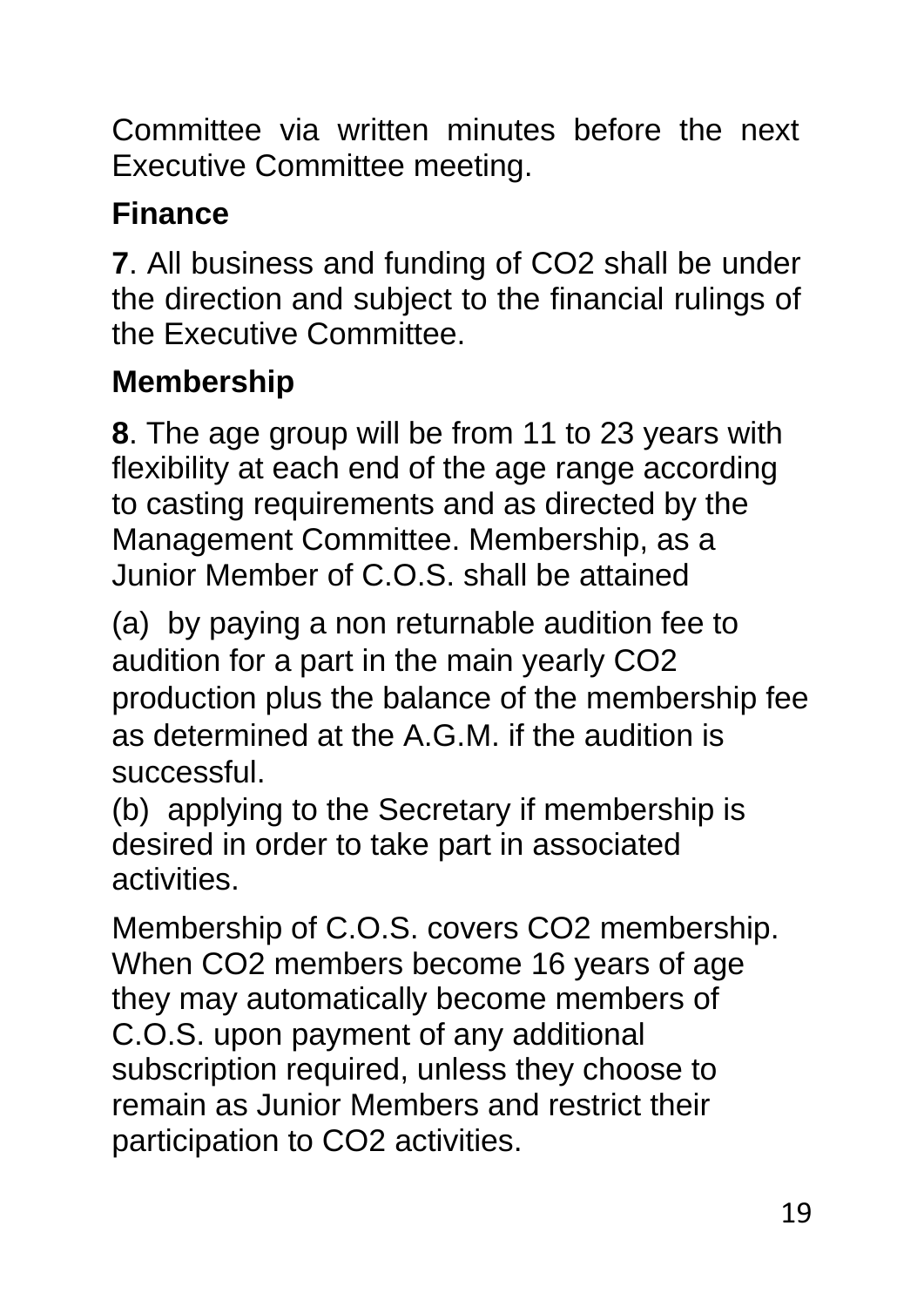The CO2 Management Committee, by two thirds of its members, may terminate or refuse membership of CO2.

#### **Selection of Show**

**9**. The Management Committee will select and recommend the next production from a short list of shows, taking into consideration, before the final recommendation, casting, venue, cost, etc. The resulting recommendation must be ratified by the Executive Committee.

# **Auditions**

**10.** Auditions will be held at a time and venue as directed by the Management Committee. For the benefit and in consideration of the age of the auditionees, auditions will be closed. The conduct of the auditions will be under the direction of the Auditioning Panel, which will consist of the Chairman, Director, Musical Director, Director's Assistant and other members agreed by the Executive Committee. The Auditioning Panel shall have the power to ask individuals to reaudition and/or to invite players outside the age group to play parts not cast from the original auditions, with the agreement of the Executive Committee.

# **Obligations of Cast**

**11.** Cast Members shall, to the best of their ability, play the Parts assigned to them